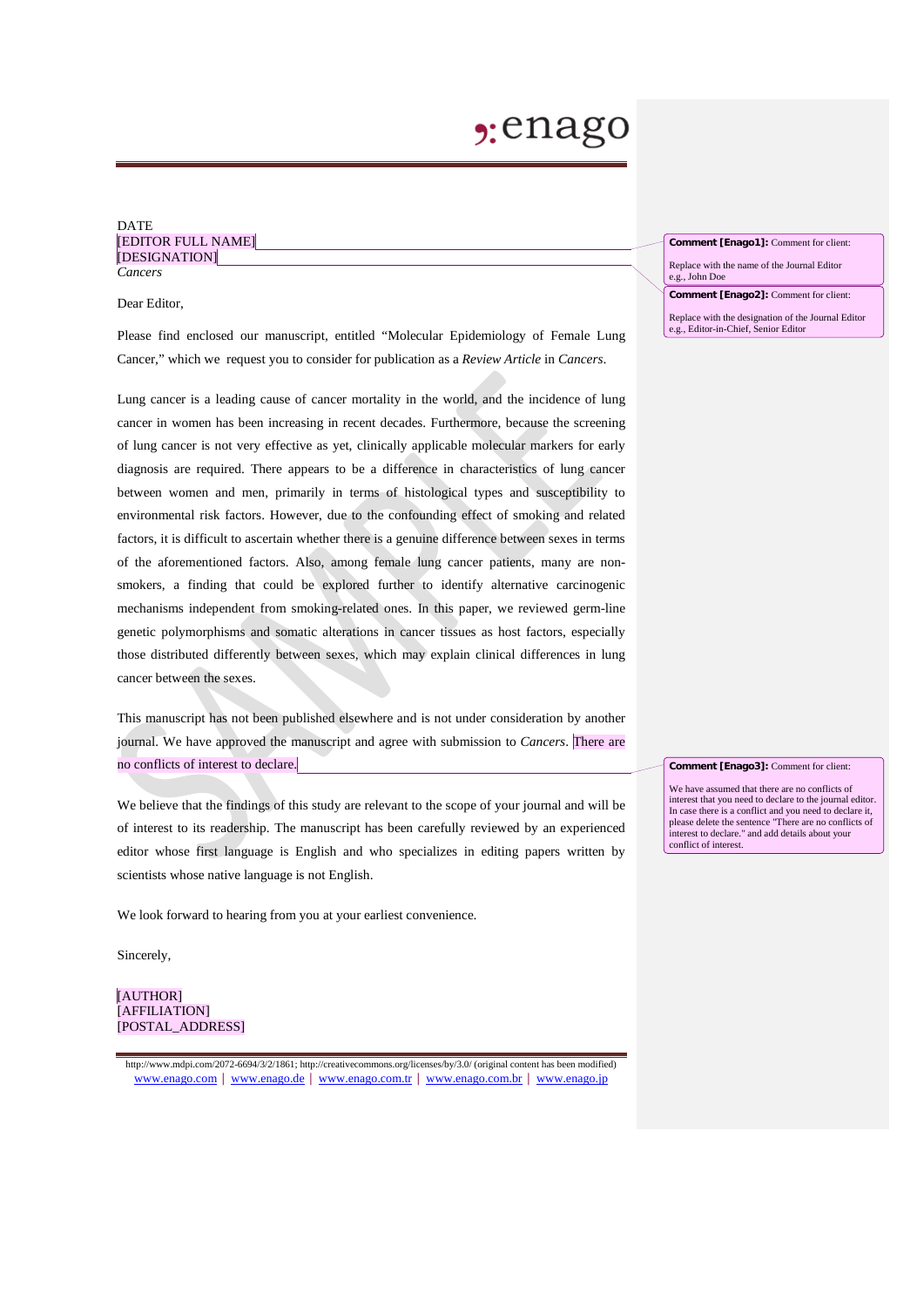# "enago

Phone No: Fax No:<br>Email Address:

**Comment [Enago4]:** Your personal details to be added:

### [AUTHOR]

Enter the name of the author here. The journal will correspond with this author during the entire publication process. In case, you have multiple authors, please select the author who will manage all the correspondence with the journal and enter his/her name here.

#### [AFFILIATION]

Replace with the affiliation/organizational details of the author.

[POSTAL\_ADDRESS]

Please enter the postal address of the author.

http://www.mdpi.com/2072-6694/3/2/1861; http://creativecommons.org/licenses/by/3.0/ (original content has been modified)<br>[www.enago.com](http://www.enago.com/) | [www.enago.de](http://www.enago.de/) | [www.enago.com.tr](http://www.enago.com.tr/) | [www.enago.com.br](http://www.enago.com.br/) | [www.enago.jp](http://www.enago.jp/)